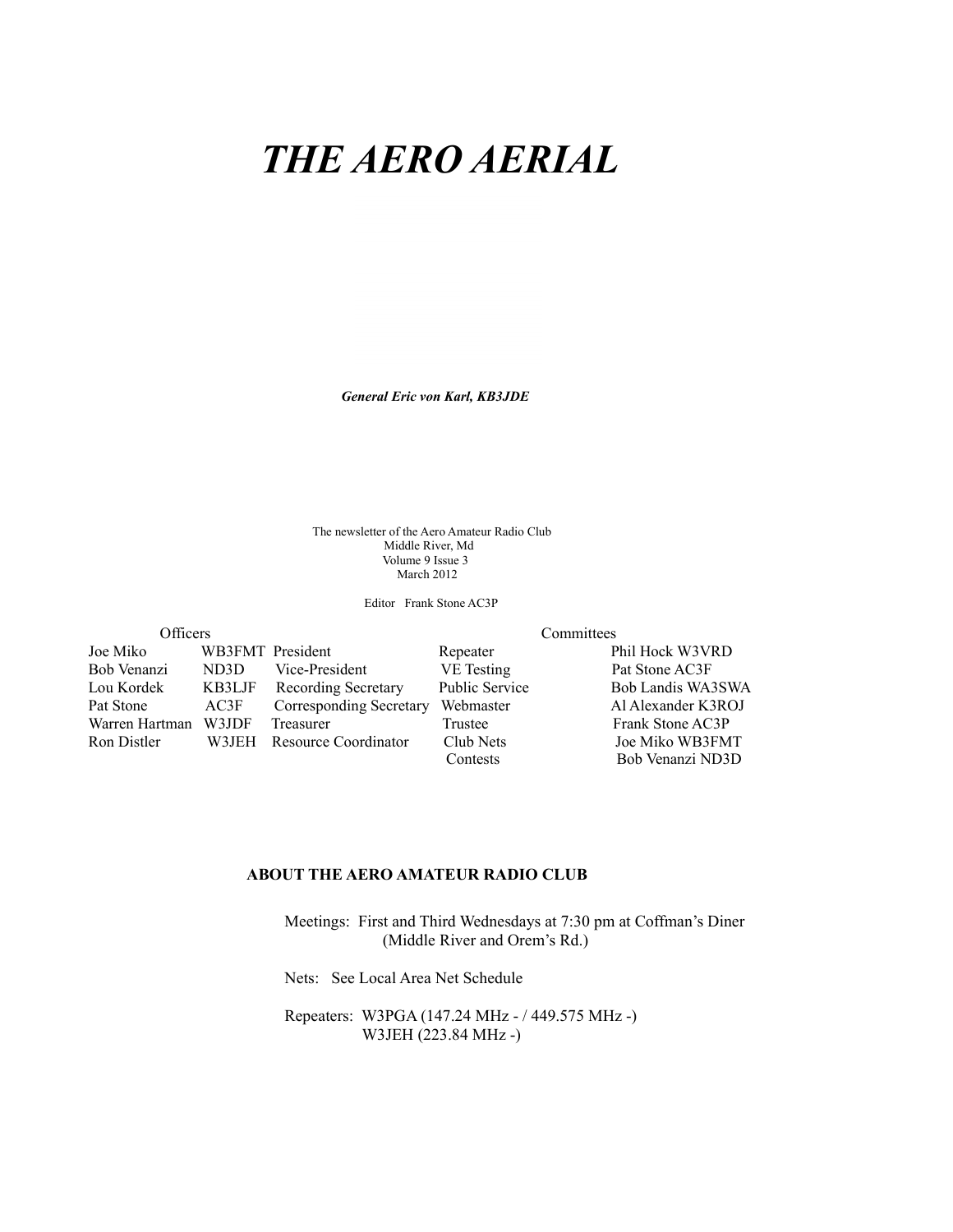### **LOCAL AREA NETS**

### **-**

| Daily      | $9 - 10$ am       | 147.23  | <b>ORIOLE</b> Net                |
|------------|-------------------|---------|----------------------------------|
| Daily      | $5:30 - 6$ pm     | 3.820   | Maryland Emergency Phone Net     |
| Daily      | $6:30 - 7$ pm     | 146.670 | <b>Baltimore Traffic Net</b>     |
| Daily      | 7 pm and 10 pm    | 3.643   | Maryland/DC/Delaware Traffic Net |
| $1st$ Tues | $7:30 \text{ pm}$ | 145.330 | <b>Baltimore ARES Net</b>        |
| $2nd$ Tues | $7:30 \text{ pm}$ | 146.670 | Baltimore County RACES Net       |
| $2nd$ Wed. | 8 pm              | 28.445  | <b>AERO ARC Net</b>              |
| $4th$ Wed  | 8 pm              | 147.240 | <b>AERO ARC Net</b>              |
| $5th$ Wed. | 8 pm              | 449 575 | <b>AERO ARC Net</b>              |

#### **-Aero Net Reports**

*January* 

### **10 Meters: WB3FMT(NCS) AC3P W3JEH W3VRD W3PG** 2 Meters: WB3FMT(NCS) KB3VAE KA3SNY W3VRD KB3JDE AC3P

### **1 Station Activities**

**W3JEH** is portable 4. **WB3FMT** is playing with Slinkies. Rumor has it that he will be designing Hula-Hoop beams next. Congrats to **KB3JDE**.

### **VE Corner**





The New Test Site<br>A picture of determination

The Aero VE Team kicked off the 2012 Season with a test session at the Essex Library on January 21<sup>st</sup>. Two applicants were tested. Congratulations to new Technician, Steve Pennington, KB3YAL and new General Eric Carl, **KB3JDE**.

Who was it that said it would be a cold day in Essex when Eric did it? The weather was ice and snow with a temp about 31 degrees.

Thanks to Ve's AC3F, AC3P and WB3FMT for braving the weather.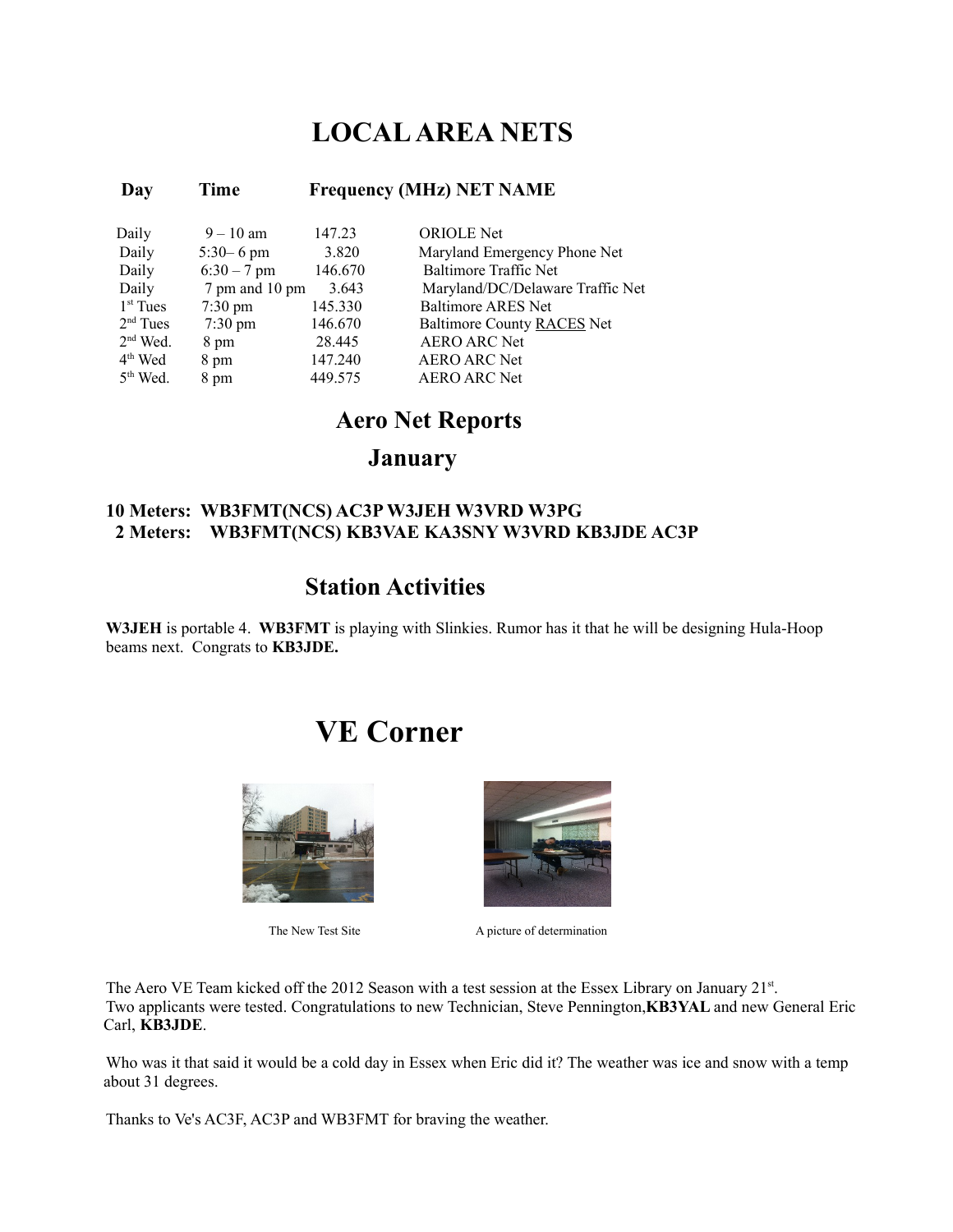## **Field Day 2012 Preparation**

The Field Day committee is looking for volunteers to coordinate the following activity:

#### • Rigs and Associated Radio Equipment

This person will contact club members to ascertain the numbers of possible radios and associated equipment that can be utilized for FD 2012. It is anticipated that at least 4 fully configured rigs laptops plus at least 1 backup station would be required. This person would ensure that the stations consisted of a radio, poser supply, tuner, mike or key. Because the club will be using G5RVs tuners are required for all rigs. Antenna filters will be provide by the club and will be connected to each antenna. If a single person can't supply an entire configuration the missing components may be supplied by another member. As a note all equipment should be IDed. The ideal configuration would be to run one station on 20 meters, 2 stations using the G5s and a station configured for VHF usage.

Please contact Bob WA3SWA or Joe WB3FMT to volunteer. Your help will make our Field Day successful.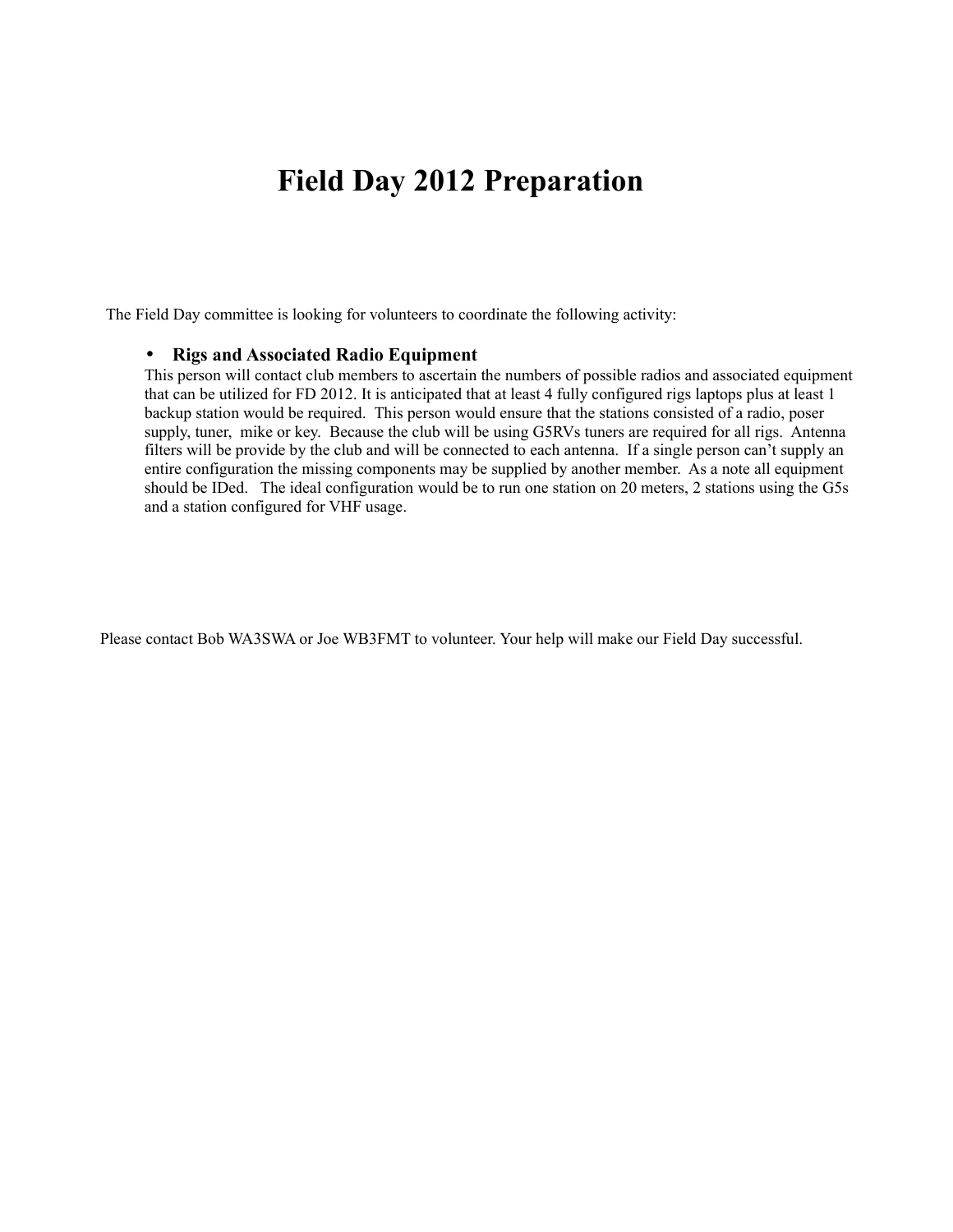## **Contest Roundup**

The Aero 22 Days and 22 Nights of Fun kicked off with ARRL Straight-Key Night on January 1. Although SKN is not a contest, it provides the Aero ops with a chance to get in a few contacts.

In addition to SKN were other weekend opportunities to increase the QSO count. One of these was he North American CW QSO Party on January 13-14 and its SSB counterpart on January 20-21. Both of these events are shorter in duration, 12 hours, as opposed to a standard 48 hour stint.

For the QSO parties, Bob, ND3D organized club teams. The club teams could operate from their homes using their own call signs. Each operator's score would be combined for the final team score.

For the CW QSO Party Team Aero Middle River, Md. consisted of Bob ND3D, Ed W3PN, Lou KB3LJF, Pat AC3F and Frank AC3P. For the SSB effort Bob was able to recruit two teams, Aero Middle River Md. #1 and Aero Middle River #2.

Why two teams? Because the maximum operators on any team can only be five.

Aero Middle River #1 was made up of Ed W3PG, Lou KB3LJF, and Doug, AI3G. Team#2 consisted of Bob ND3D, Pat AC3F, and Frank, AC3P.

The following scores were sent to the ARRL:

#### NAQP CW Aero Middle River, Md.

| Call   | QSO <sub>s</sub> | Multipliers | Points |  |
|--------|------------------|-------------|--------|--|
| AC3F   | 21               | 16          | 356    |  |
| AC3P   | 88               | 56          | 4928   |  |
| KB3LJF | O                |             | 56     |  |
| ND3D   | 209              | 80          | 16720  |  |
| W3PG   | 21               | 15          | 294    |  |

Total Team Effort: 22,354

#### NAQP SSB Aero Middle River, Md #1

| Call   | QSO <sub>s</sub> | Multipliers | Points |  |
|--------|------------------|-------------|--------|--|
| AI3G   | 101              | 22          | 5353   |  |
| KB3LJF |                  |             | 42     |  |
| W3PG   | 100              | 23          | 5300   |  |

Total Team Effort: 10,695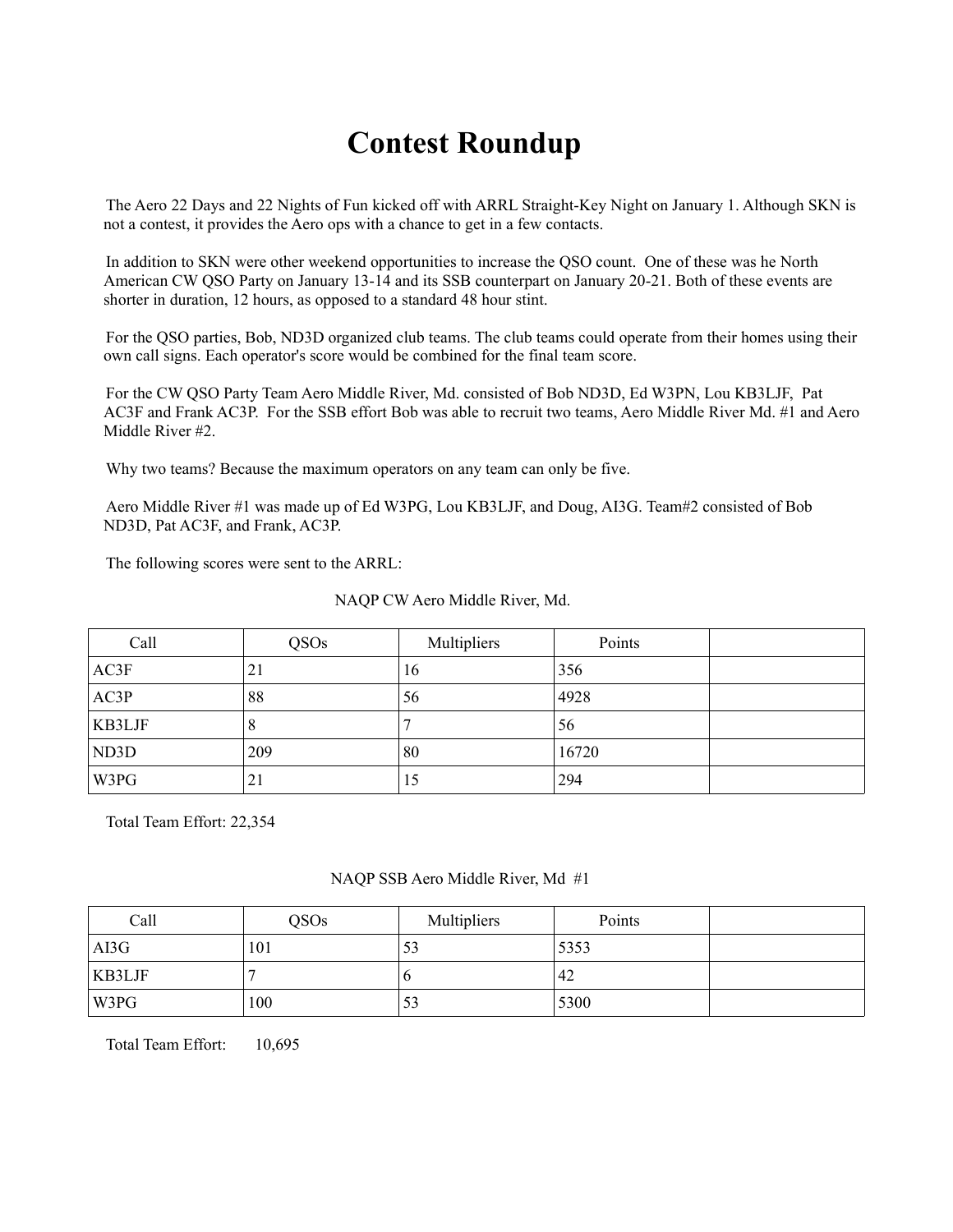#### NAQP SSB Aero Middle River, Md #2

| Call | <b>QSOs</b> | Multipliers       | Points |  |
|------|-------------|-------------------|--------|--|
| AC3F |             |                   | 25     |  |
| AC3P | 52          | ◠<br>$\mathbf{1}$ | 1612   |  |
| ND3D | 80          | 46                | 3680   |  |

Total Team Effort: 5,317

These two QSO Parties where a lot of fun to operate. Maybe Bob could find another event that would allow the members to operate their home stations and combine the effort for a team score. This was the ARRL's January VHF Contest.

After the NAQP finished, Frank AC3P switched to the VHF/UHF bands to make a few more contacts for the Aero contest log.

There did not seem to be a lot of stations on the VHF/UHF bands. Most of the stations were in Pennsylvania on 2 meters with a couple in Maryland and Virginia. For a short while on 6 meters there was an opuning to Florida but it only lasted for about an hour.

Frank only managed 20 QSOs and 10 Grid Squares.

As this article is being written, the final totals for the 22 Days and 22 Nights of Fun are being tallied. Hopefully the results of that effort will appear in a future edition of *The Aerial*.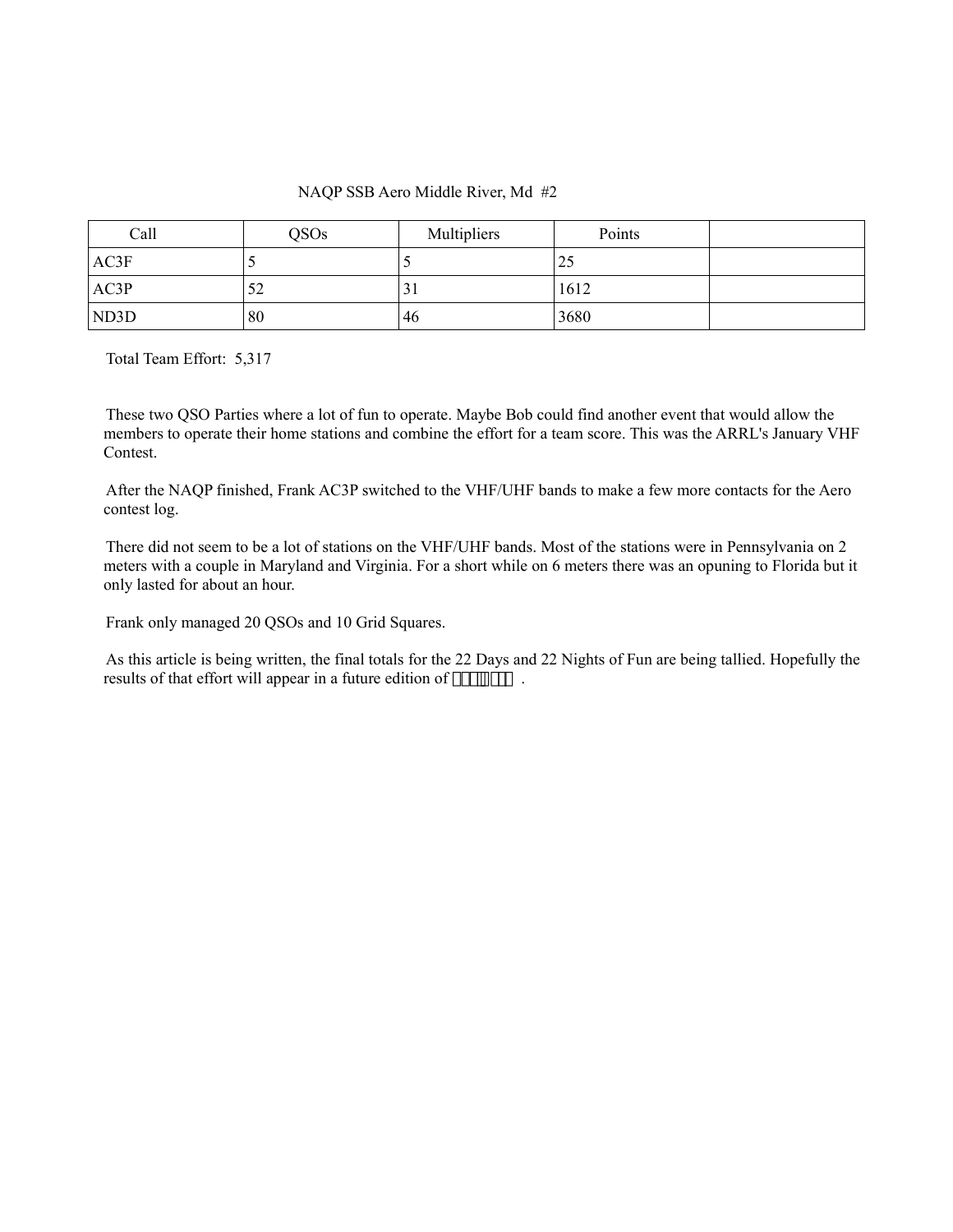## **Aero Assists Glenn L Martin Museum**



Over the Christmas holidays, Mr. Rich Steinbern from the Glenn L Martin Maryland Aviation Museum called Pat, AC3F for help with a display that the museum was planning for March. Mr. Steinbern found the club contact number via the ARRL Website.

The museum is planning a World War II display which will include a hands-on Morse Code demonstration for children. Mr. Steinbern, a former radio operator with the U.S. Air Force had two J-38 Morse keys but was missing one critical component, a code practice oscillator.

Back in the halcyon days of ham radio, the VE's were giving Morse Code Exams. Aero ran a Morse Code practice net on 2 meters for about a year to help interested parties to prepare for the 5 wpm exam. During that time , Pat served as net control and instructor. One piece of equipment she used was a Heathkit oscillator that belong to Joe, WB3FMT.

A quick call to Joe and arrangements were made with Mr. Steinbern to loan the code oscillator to the museum for the length of the exhibit.

The exhibit will begin in March and should run for a indeterminate length of time.

## **NEW RULES FOR 60 METERS**

 The FCC has amended the rules for Amateur Radio on the 60 meter band. Effective March 5th, there will be changes in frequencies, power output, and operating modes. In frequencies, one channel will be dropped while another is replacing it. The frequencies are: 5332, 5348, 5358.5, 5373, and 5405 kHz. The effective radiated power permitted will be doubled, going from 50 watts ERP to 100 watts. The ERP is based on a half-wave dipole having a factor of 1. As for operating modes, in addition to Upper Sideband, amateurs are permitted to use CW, Data and RTTY.

The full text of the Report and Order may be found at:

[http://transition.fcc.gov/Daily\\_Releases/Daily\\_Business/2011/db1118/FCC-11-171A1.pdf](http://transition.fcc.gov/Daily_Releases/Daily_Business/2011/db1118/FCC-11-171A1.pdf) .

and:

<https://www.federalregister.gov/articles/2012/02/03/2012-2477/amateur-radio-use-of-the-allocation-at-5-mhz#p-58>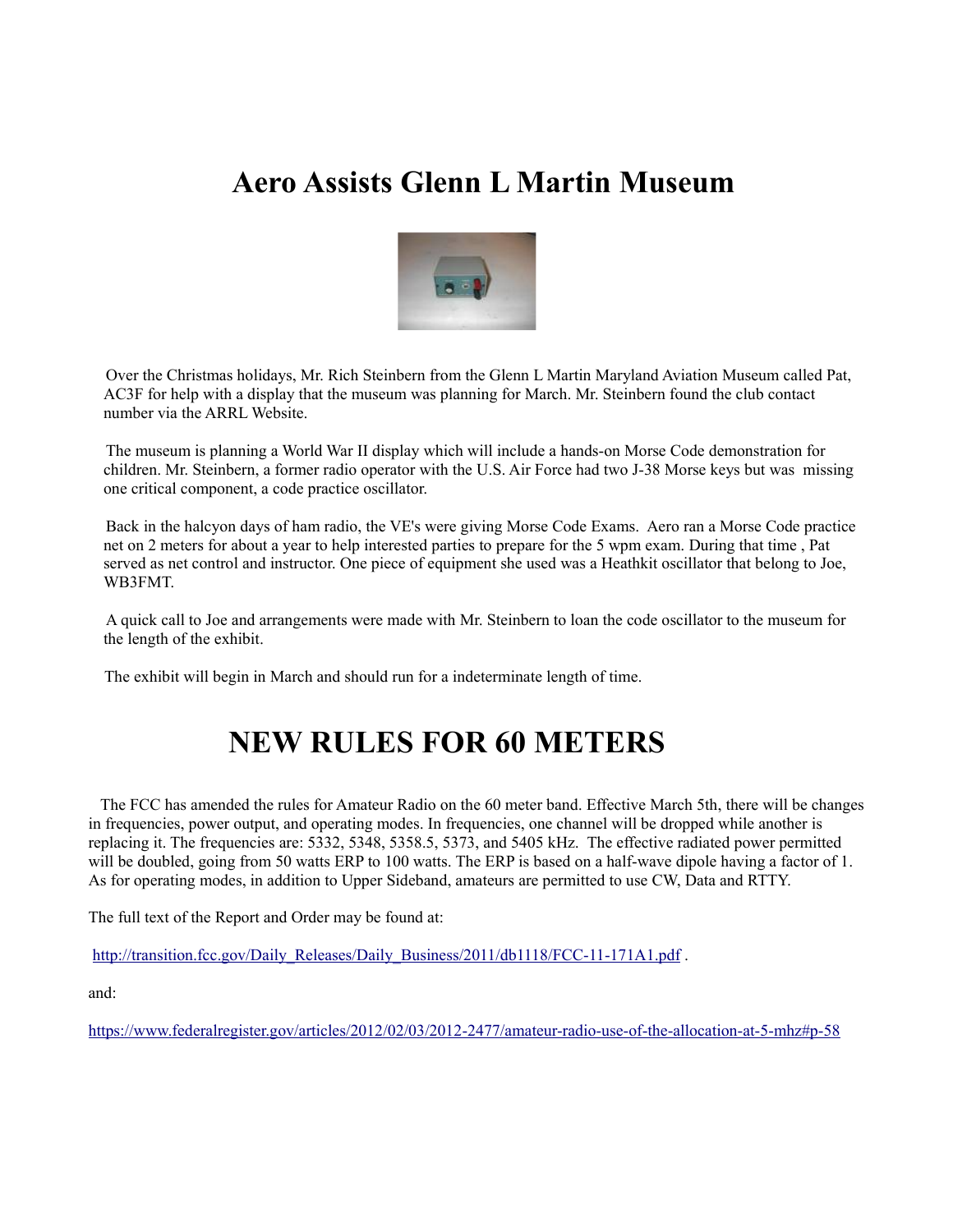## **Skypark Support Needed**



A recent article in the *Baltimore Sun* outlined plans by Baltimore County to close Essex Skypark and force the tenants to relocate. The county pla ns to use the land as a reforestation offset for developers in other parts of the county. The idea is that if a developer is cutting trees on acreage under construction, the contractor must plant trees at the skypark to replace those taken out.

The Essex Skypark had been at its current location since 1943. It is the only privately owned airstrip remaining in the area. The tenants would be hard-pressed to find a new location. The skypark association has often made their facilities available to other groups in the community, such as scouts, civil air patrol etc. They have graciously allowed Aero to use a field for this year's Field Day.

The Skypark Association is asking Aero members to write letters to Baltimore County officials to reconsider and allow the skypark to remain open.

Letters may be sent to the following officials:

The Honorable Kevin Kamenetz Baltimore County Executive 400 Washington Avenue Towson, MD 21204

The Honorable Kathy A. Bevins Baltimore County Council Sixth District 7856 Belair Rd. Baltimore, MD 21236

The club has sent letters to the County Executive and County Councilwoman to this effect. The Essex Skypark Association posted copies on their website. http://www.essexskyparkassn.org/essex/index.jsp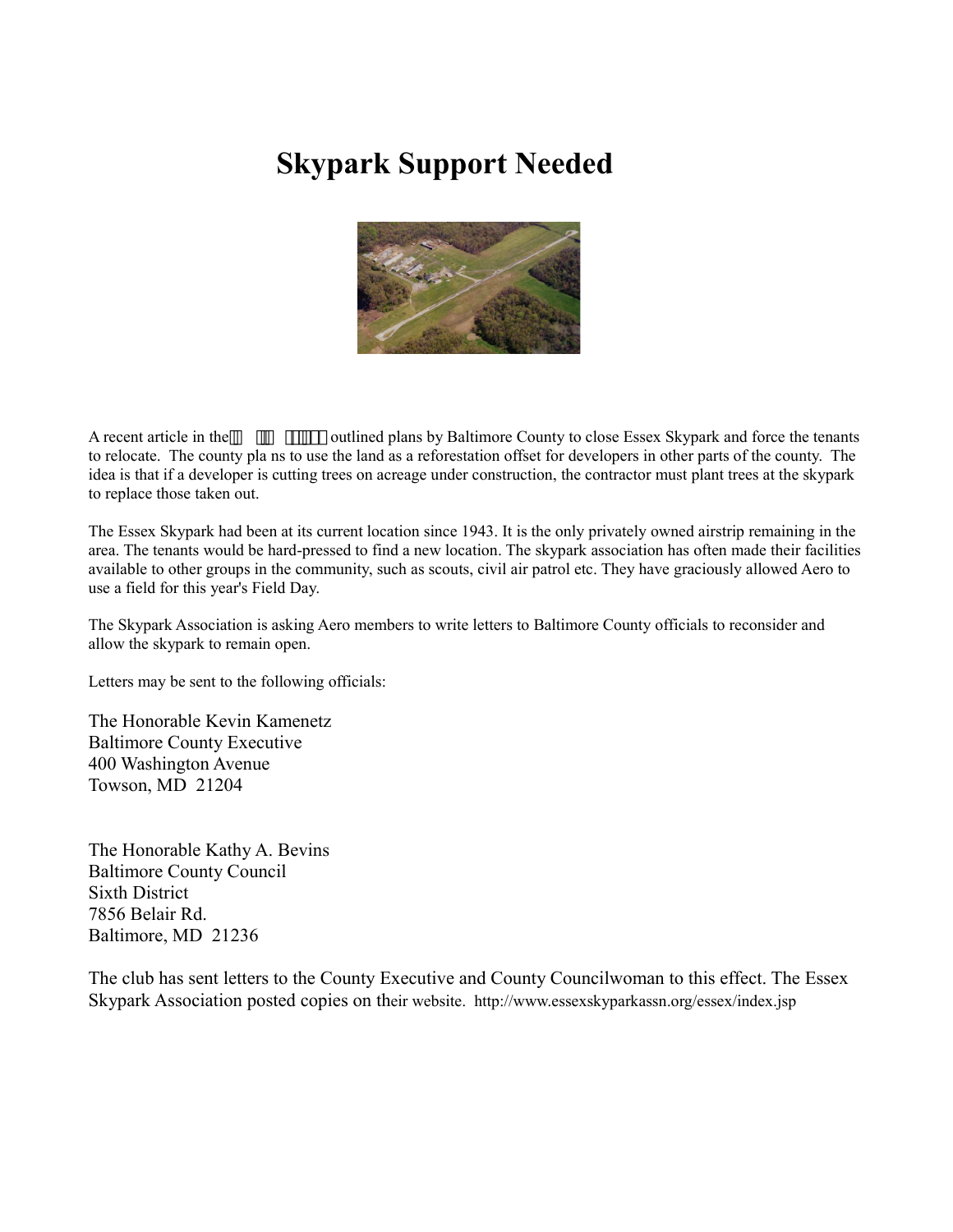### **TMARC News**

January 2012

#### **Applications in Process:**

Bull Run Mtn. ARA - Received application for coordination for 220 pair in Haymarket, Va. Sent Notice of Proposed Coordination to neighboring coordination groups. Sent Construction Coordination for 224.4000 Received confirmation of status. Sent Final Coordination DelMarVa VHF & Microwave Soc - Received application for coordination for UHF pair in Bluemont, Va. Sent Notice of Proposed Coordination to neighboring coordination groups DelMarVa VHF & Microwave Soc - Received application for coordination for UHF pair in Haymarket, Va. E-STAR - Sent Notice of Proposed Coordination to neighboring coordination Groups and co-channel systems within TMARC for VHF pair. Objection received. W4GMF -- Sent Notice of Proposed Coordination to co-channel system within TMARC area for VHF pair. Objection received and being reviewed. Christiana Hospital CARES - Received application for coordination for UHF pair In Middletown, Del. Sent Notice of Proposed Coordination to Area Repeater Coordination Council. Sent Construction Coordination for 444.8500. KB3AVZ - Received request for alternate UHF pair as original coordinated pair of 442.6000 will not work with applicants repeater equipment. Sent Notice of Proposed Coordination to neighboring coordination groups and cochannel system in TMARC area for alternate pair. Montgomery Amateur Radio Club - Received request for ERP increase and change to narrowband. N3KTX - Sent final coordinations for UHF links. KD8DWU - Received request to have 927.5875 coordinated back to previously

coordinated location in Linden, Va. Sent Notice of Proposed Coordination

to neighboring coordination groups.

Southern Md. ARC - Sent final coordination for ERP increase for 147.1500. KF4UCI - Received Application for Coordination for UHF pair in Gordensville, Va Central Md. Amateur Radio Club - Received request for change of sponsorship.

#### **Coordinations Withdrawn / Cancelled:**

| 443.8000 | W4CLJ | Dale City       |
|----------|-------|-----------------|
| 145.3300 | N8YIB | Cumberland, Md. |

On Air Status Requests sent to:

| 145.3300 | N8YIB                     | Cumberland, Md.    |                     |
|----------|---------------------------|--------------------|---------------------|
| 927.5875 | KD8DWU                    | Boonsboro, Md.     |                     |
| 448.2750 | W3JKS                     | Wilmington, Del.   |                     |
| 442.8500 | N8RAT                     | Martinsburg, W.Va. |                     |
| Link     | Christiana Hospital CARES |                    | Wilmington / Newark |
| 145.3200 | WS4VA                     | Stafford, Va.      |                     |

#### Other:

Received 1 VHF Notice of Proposed Coordination from Western Pa. Repeater Council Received 1 VHF Notice of Proposed Coordination from Area Repeater Coordination Council Received 1 220 MHz Notice of Proposed Coordination from Area Repeater Coordination Council

T-MARC The Mid-Atlantic Repeater Council www.tmarc.org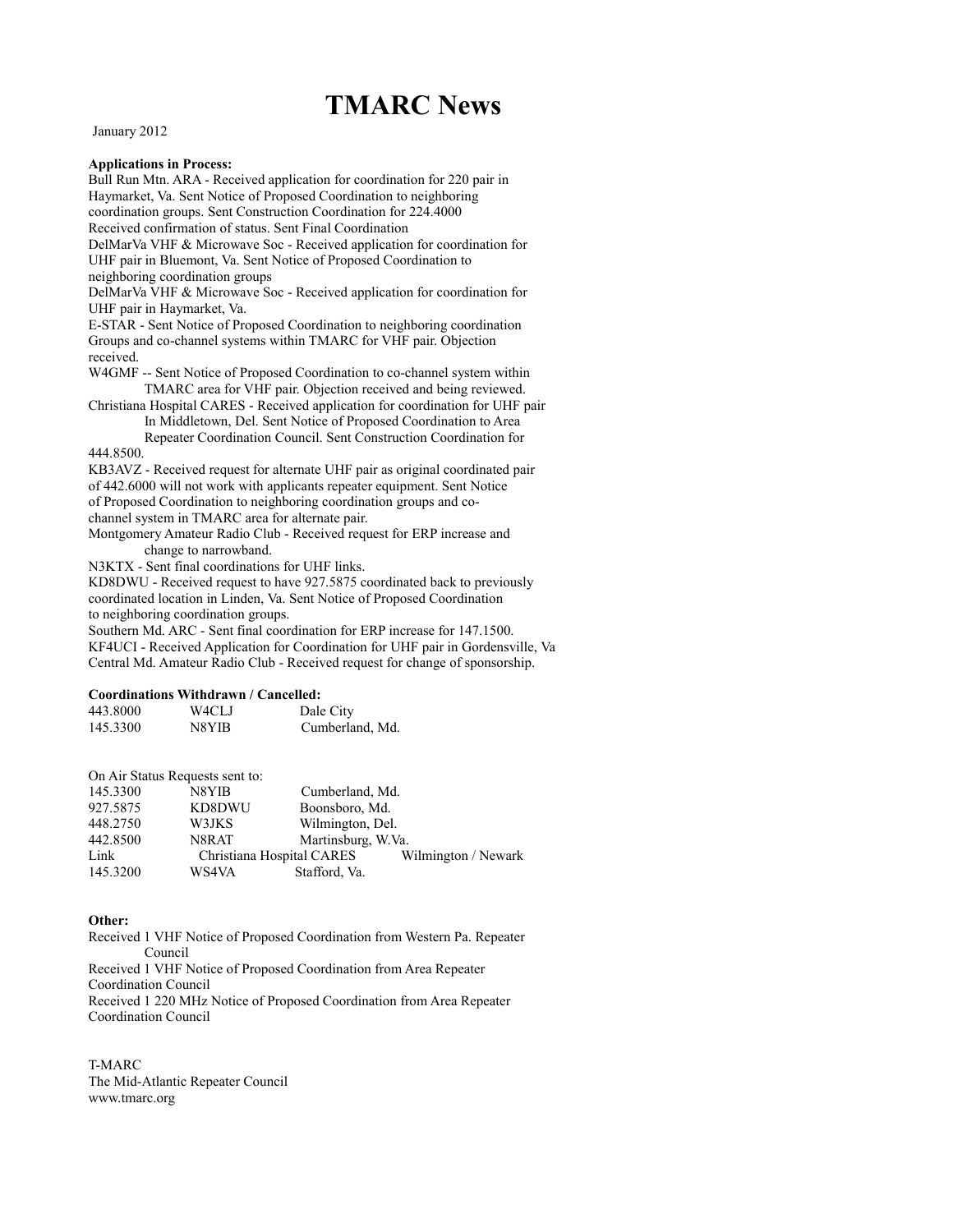## **FOR SALE**

Hallicrafters SX42 Receiver/R42 Speaker \$550 contact Ed W3PG email: radiobuf@gmail.com



Yaesu VHF/UHF 25 watt all-mode transceivers \$250 each



**FT-690** 6 meters **FT-290** 2 Meters FT-790 70 Centimeters

Contact Phil W3VRD email: bphoch@comcast.net

Icom IC-706 original model; 100 watts 160 - 6 meters, 10 watts on 2 meters. All modes with mobile bracket and mic. \$500



Contact Frank AC3P phone:410-687-7209; email: ac3p@juno.com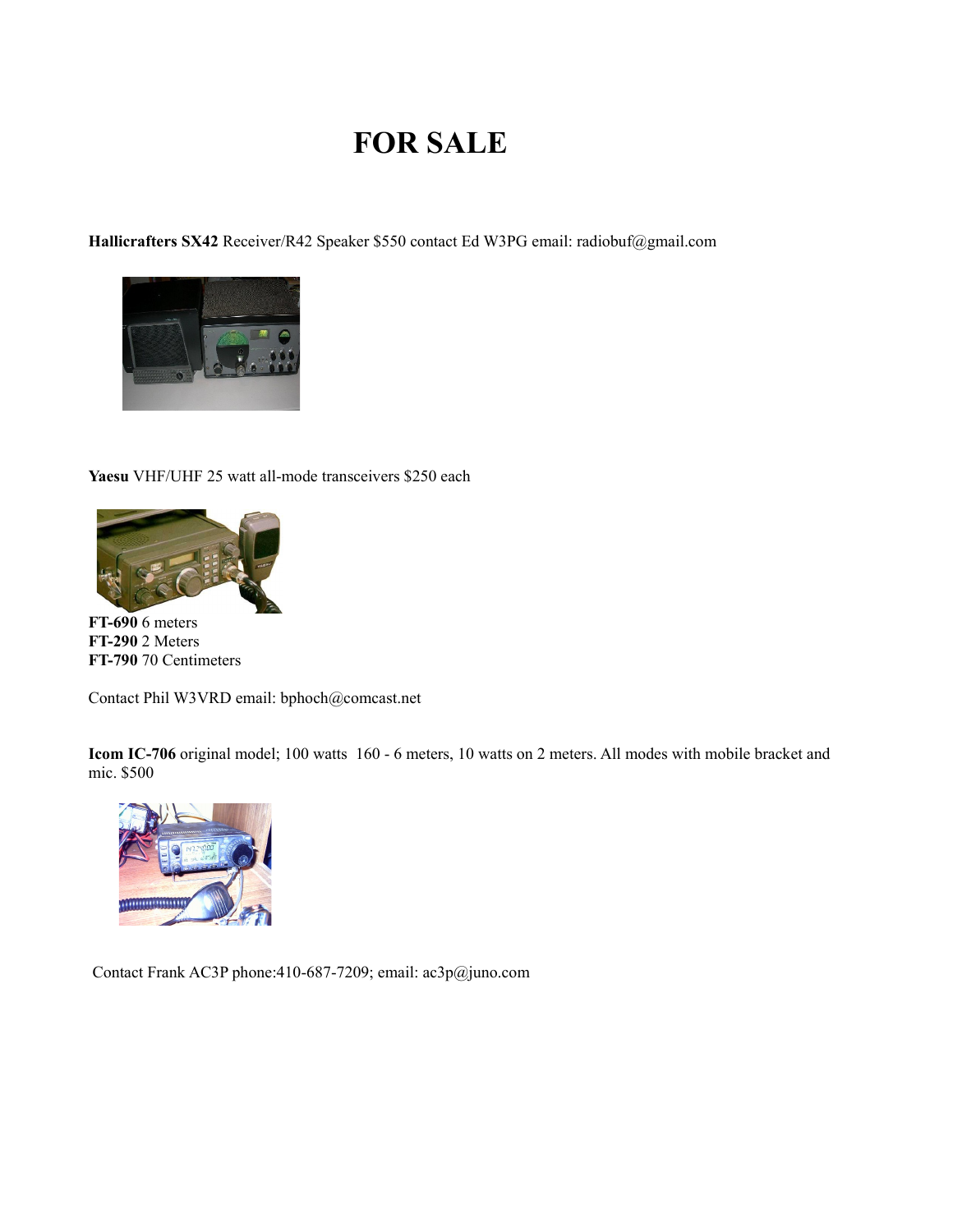

## **March 2012**